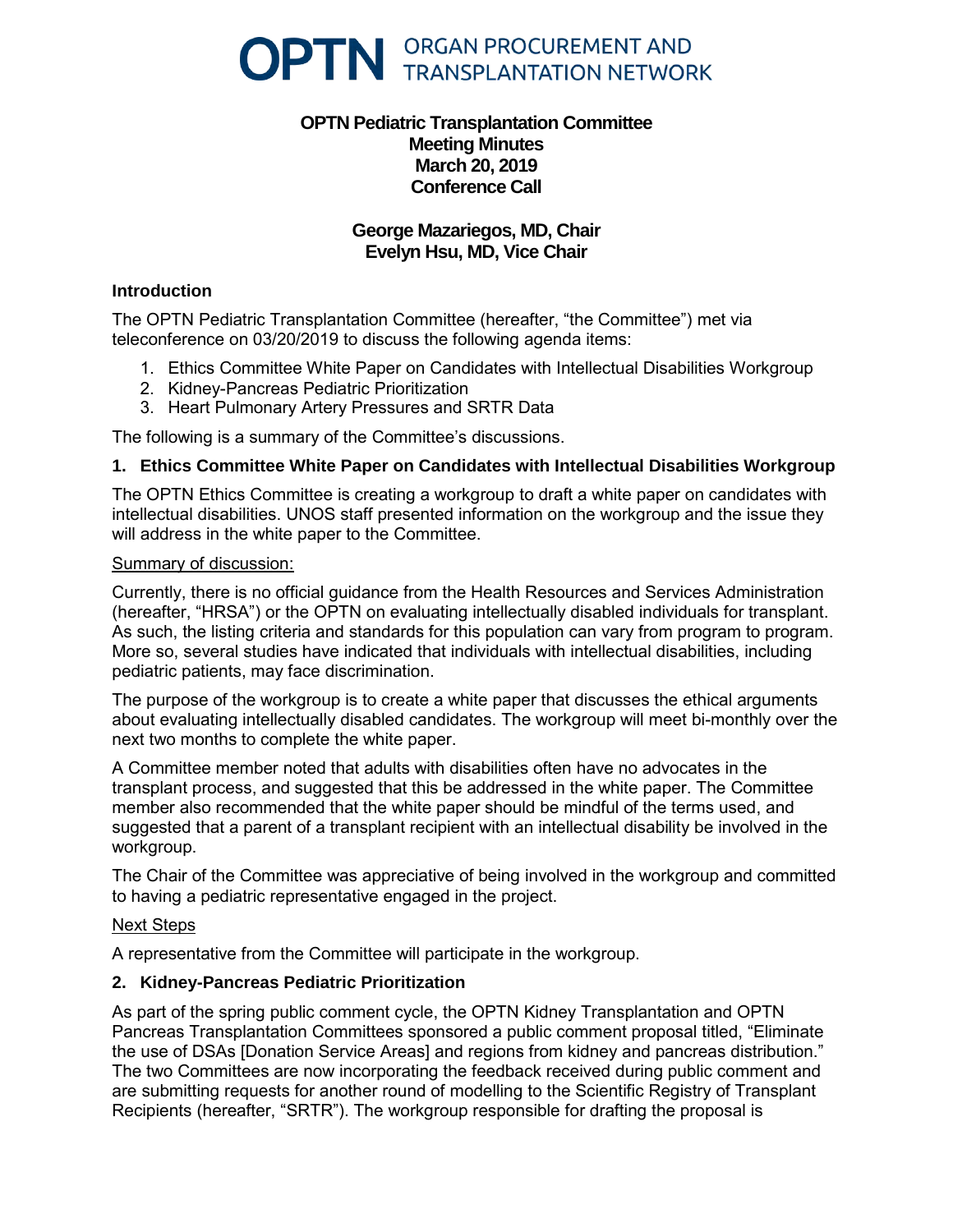considering including additional prioritization for pediatric candidates in the modelling request. The Committee was asked to provide input on the proposed pediatric prioritization.

## Summary of Discussion

A Committee member that has participated in the workgroup informed the Committee that the workgroup has met recently by phone and is spending most of their time deciding what new modelling to ask for from the SRTR. Based on the public comment feedback, the workgroup is focusing on the hybrid model for allocation with circle sizes of 150 nautical miles (NM), 250 NM, and 500 NM. The workgroup will discuss proximity points during their next call. The Committee member felt that the problem with the proximity points in the inner circle is that each proximity point is equivalent to one year of waiting time, which defeats the purpose of removing geography from allocation.

The Committee member noted that the workgroup has not yet discussed the pediatric population during their calls. UNOS staff stated that pediatric prioritization is on the agenda for the workgroup's next meeting. The Chair asked if the workgroup already had a specific idea of how they would like to prioritize pediatric candidates. The plan is for UNOS staff to present options on pediatric prioritization to the workgroup, which they would then discuss and vote on. The Vice Chair asked if the options could be sent to the Committee prior to the next workgroup meeting so that Committee members could provide their input. Because the workgroup meetings thus far have been focused on public comment feedback and selecting the next round of modelling, the Committee member who is part of the workgroup has not had the opportunity to advocate for pediatric prioritization. However, when pediatric prioritization is discussed in the future, the Committee member needs to know what to suggest to the workgroup.

The Committee member stated that suggesting that pediatric candidates be prioritized ahead of multi-organ candidates will face significant opposition. The Vice Chair noted that it is difficult for the Committee to have any recommendations at this time because they do not know the options under consideration. The Vice Chair stated that it would be best for the Committee to see the options for pediatric prioritization and discuss them before making a recommendation.

A Committee member who previously participated in the workgroup noted that he or she circulated a paper regarding pediatric prioritization to the workgroup and the Chair of the workgroup seemed to be a proponent of putting the pediatric candidates in Sequence C higher than where they currently are. The workgroup was also planning on putting pediatric candidates ahead of some of the highly-sensitized candidates. Another option is to prioritize pediatric candidates ahead of kidney-pancreas candidates for pediatric kidneys.

A Committee member supported prioritizing pediatric candidates for pediatric donors. There is some precedent for this practice, as pediatric livers are allocated in this way. The main objective is to get the kidneys with the highest longevity allocated to pediatric candidates. One of the issues is that low kidney donor profile index (KDPI) organs are allocated to kidney-pancreas candidates prior to pediatric candidates. The Committee member was unsure how this would change with the new allocation system.

The Chair asked for clarification on the timeline for the Committee to submit feedback. The Chair also asked if the two Committee members who have participated in the workgroup could collaborate to draft a letter on behalf of the Committee. The comment will summarize what the Committee has discussed. A Committee member noted that the American Society of Transplant Surgeon's (ASTS) comment on the proposal also supported pediatric prioritization.